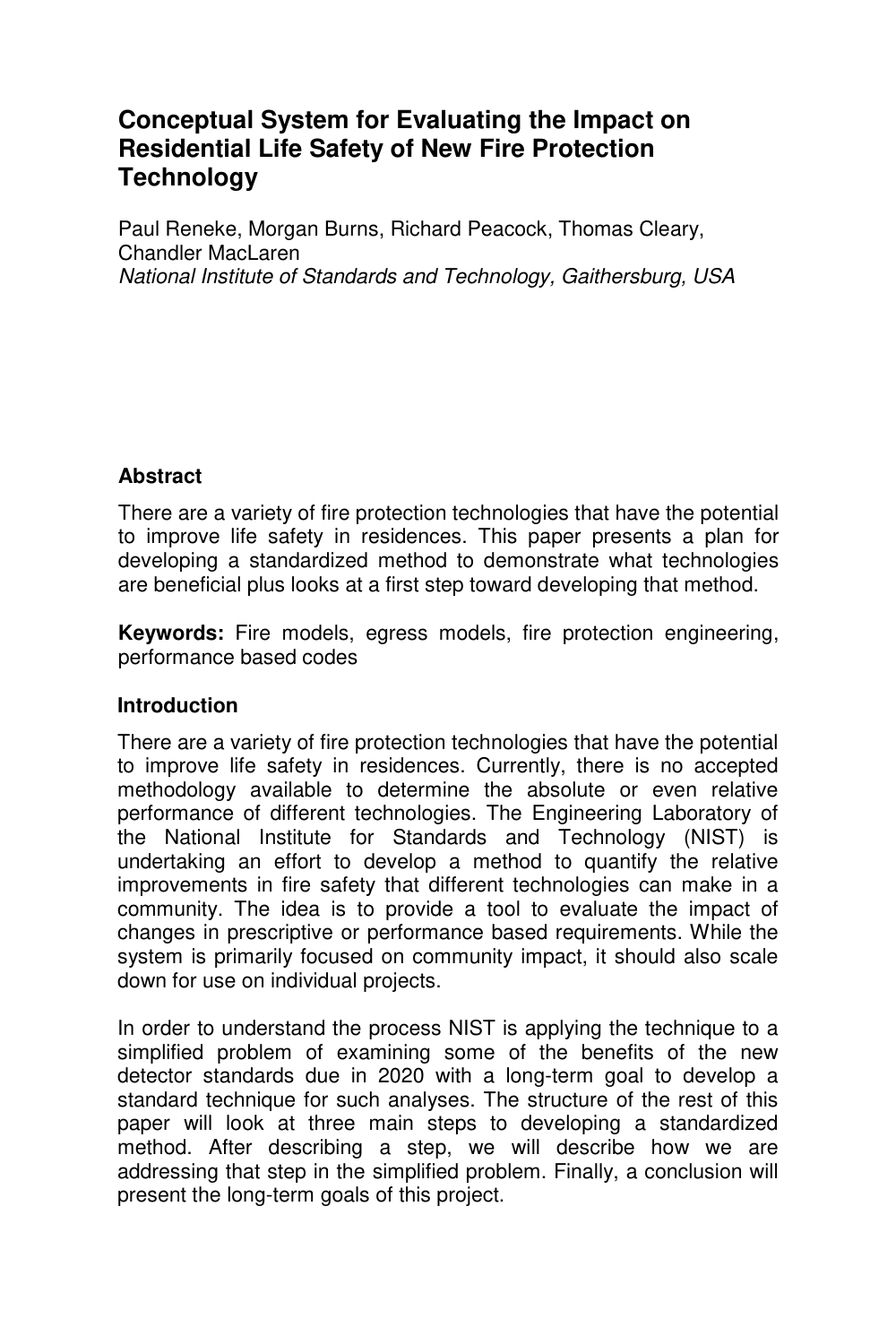## **Characterizing the Community**

Step one is to develop a method to characterize the community being considered. The question is what constitutes a full characterization of a community and how is that accomplished. It is likely that there are holes in the available data so it is important to understand the kind of assumptions that would have to be made and the extra work that must be done, for example sensitivity testing of the assumptions, to have confidence in the result.

To characterize an average US community, the starting point is the American Housing Survey (AHS) the United States Census Bureau performs for the Department of Housing and Urban Development (HUD) [10]. The AHS has been around since 1973 in one form or another and is taken every odd number year with the purpose "to provide a current and continuous series of data on selected housing and demographic characteristics."[1]

Information from the AHS can be presented in a variety of tables. For this project, the base data started with the total square footage<sup>1</sup> of the homes. The data is sorted by a number of bins that divide up total area from 0 ft<sup>2</sup> to more than 4000 ft<sup>2</sup> (272 m<sup>2</sup>) and gives the number of houses in each bin. For example, of the estimated 92 629 000 houses that have a total square footage 23 532 000 or 25.4 % had a foot print that was between 1000 ft<sup>2</sup> (93 m<sup>2</sup>) and 1499 ft<sup>2</sup> (139 m<sup>2</sup>). From this a cumulative density function (CDF) can be constructed as seen in Figure 1. As can be deduced from Figure 1, we cut off the total floor area at 5000 ft<sup>2</sup>. The actual survey's final bin is total area of 4000 ft<sup>2</sup> (272 m<sup>2</sup>) or more, however, since less than 3.3 % of houses were over 4000 ft<sup>2</sup> (272 m<sup>2</sup>)and there was no real information on the distribution of larger houses the decision was made to cut the total floor area off at 5000 ft<sup>2</sup> (465 m<sup>2</sup>).

 $\overline{a}$ 

 $<sup>1</sup>$  The AHS provides data in square feet, while NIST's preferred units</sup> would be meters squared we use the squared feet to make it easier to go back to the original reference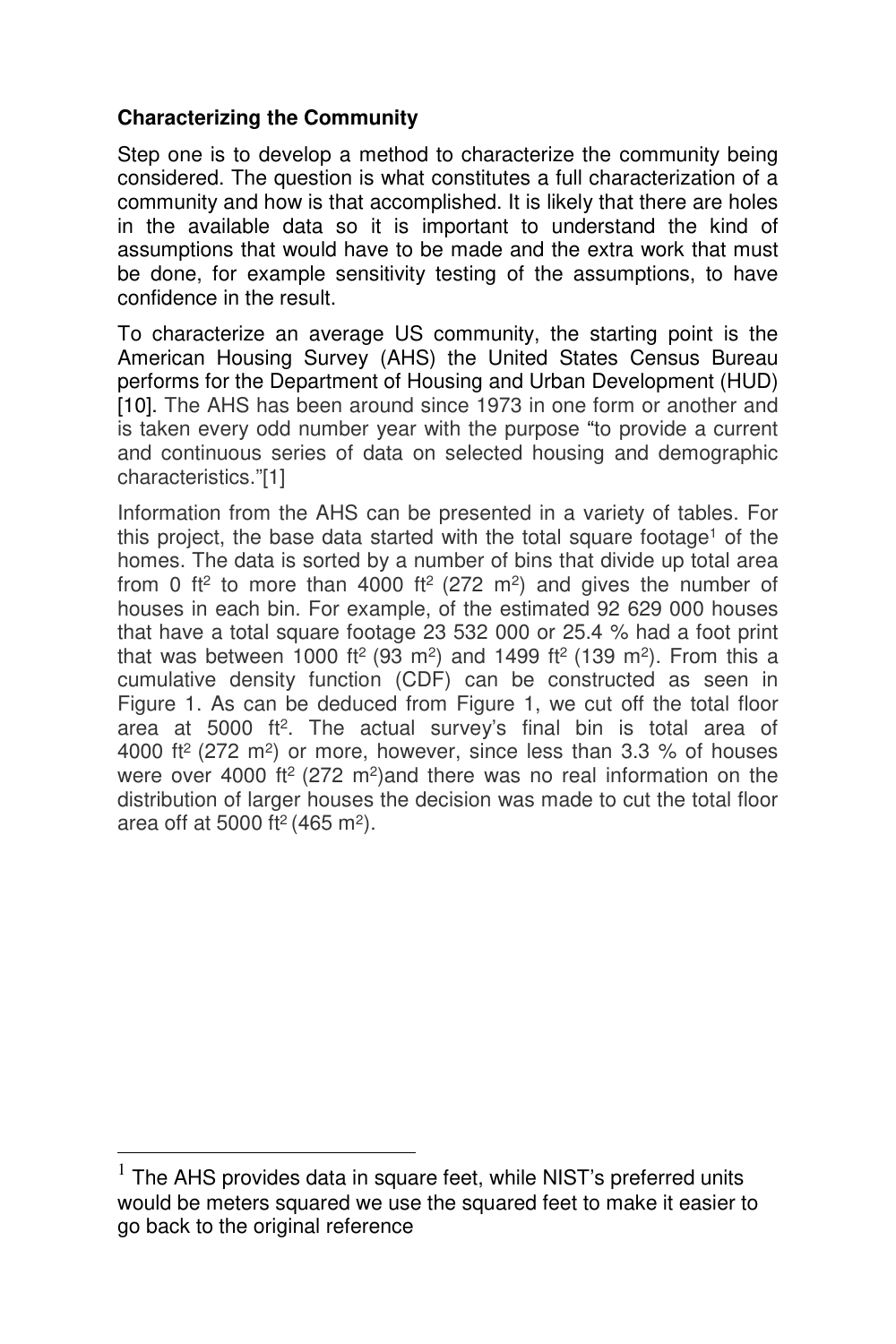

Figure 1. Cumulative Density Function (CDF) for the total home area.

The data is further broken down to give the number of bedrooms for each house in a particular bin. Continuing with the example of the homes between 1000 ft<sup>2</sup> (93 m<sup>2</sup>) to 1499 ft<sup>2</sup> (139 m<sup>2</sup>) there are only 20 000 or 0.08 % of the homes that do not have a bedroom while 53.1 % or 12 500 000 of the homes have three bedrooms. Finally, for a given number of bedrooms in any given square footage bin the table gives the distribution of the number of rooms the house has. For the 12 500 000 homes with square footage between 1000 ft<sup>2</sup> (93 m<sup>2</sup>) and 1499 ft<sup>2</sup> (139 m<sup>2</sup>) that have 3 bedrooms 5 905 000 or 47.2 % have 5 rooms total not counting bathrooms. From this table, a series of conditional CDFs can be created that allow a set of houses to be generated with a random total area, number of bedrooms and total rooms that are consistent with the housing data.

One problem that is not addressed with the data from the AHS is the floorplan of the house. This is, of course, a significant issue in that it controls both smoke movement and egress. An algorithm has been developed that starts by assuming all bedrooms are connected to the rest of the house via a hall. The other rooms are then connected by a random scheme that insures that there is a path from any room to any other room in the house. Going forward, the plan is to define a reduced set of floor plans as the layouts for the houses. While this will reduce the variability that the technique can capture, it should greatly simplify the analysis and eliminate completely unrealistic designs that the current method probably creates.

## **Develop Tools to Estimate Statistically Relevant Conditions**

Step two is to develop tools and methods for specifying the numbers and types of runs with a fire model to provide statistically relevant conditions over time and an egress tool to quantify the impact of the conditions on occupants. One significant part is developing a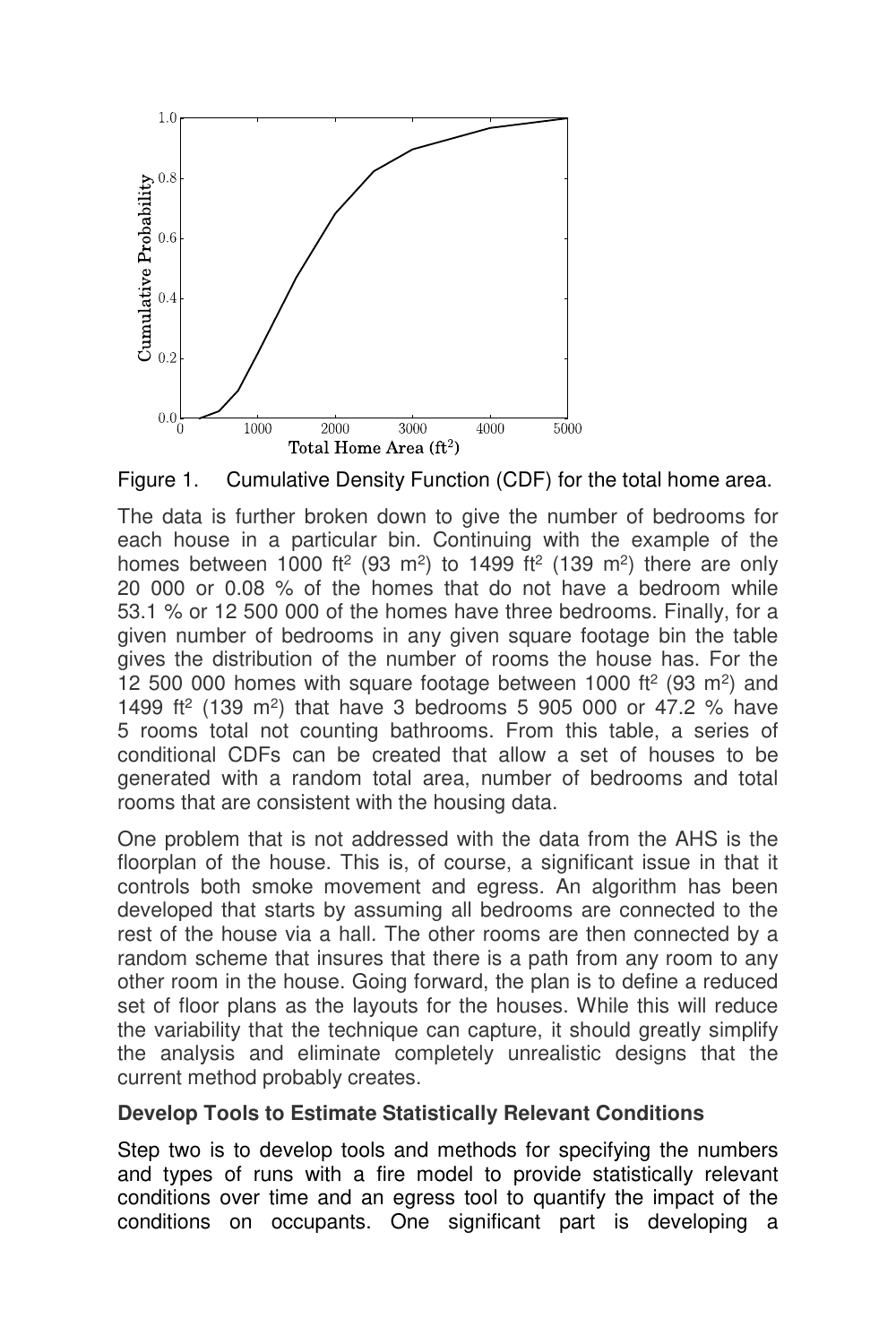performance model and the associated uncertainty for the fire protection technology being analyzed i.e., detection, suppression, reduced flammability of room contents, designs to improve egress, etc. An example is a statistical model for smoke alarm activation that could be used to evaluate new smoke alarm technologies, or to be used as a default detection routine for fire modeling.

To generate the kind of statistics that are desired, a Monte Carlo method using the conditional CDF's from the first step is used to generate a selection of homes. For example, Figure 2 shows the distribution of the total area of the houses for a given number of bedrooms. The thickness and shade of the line show the relative number of homes with that total area. As can be seen in the plot there are not that many houses without a dedicated bedroom and almost all of them are less than 1000 ft<sup>2</sup> (93 m<sup>2</sup>). On the other extreme, the total area of houses with 4 bedrooms is relatively evenly distributed between 1500 ft<sup>2</sup> (139 m<sup>2</sup>) to 4000 ft<sup>2</sup> (272 m<sup>2</sup>)



Figure 2. Distribution of total home area  $(f<sup>2</sup>)$  given the number of bedrooms.

Another place where there is variability is in the fire safety technology. In fire models, detectors are typically assumed to all have the same set point but in reality can have different set points for identical detector models from a single manufacturer [2]. In order to account for this variability, a statistical model of the response of detectors to flaming fires has been developed with the distribution shown in Figure 3 [2]. A second set of distributions would have to be used for smoldering fires. For each detector used in the model runs, the same Monte Carlo protocol is used to pick a set point from the appropriate distribution.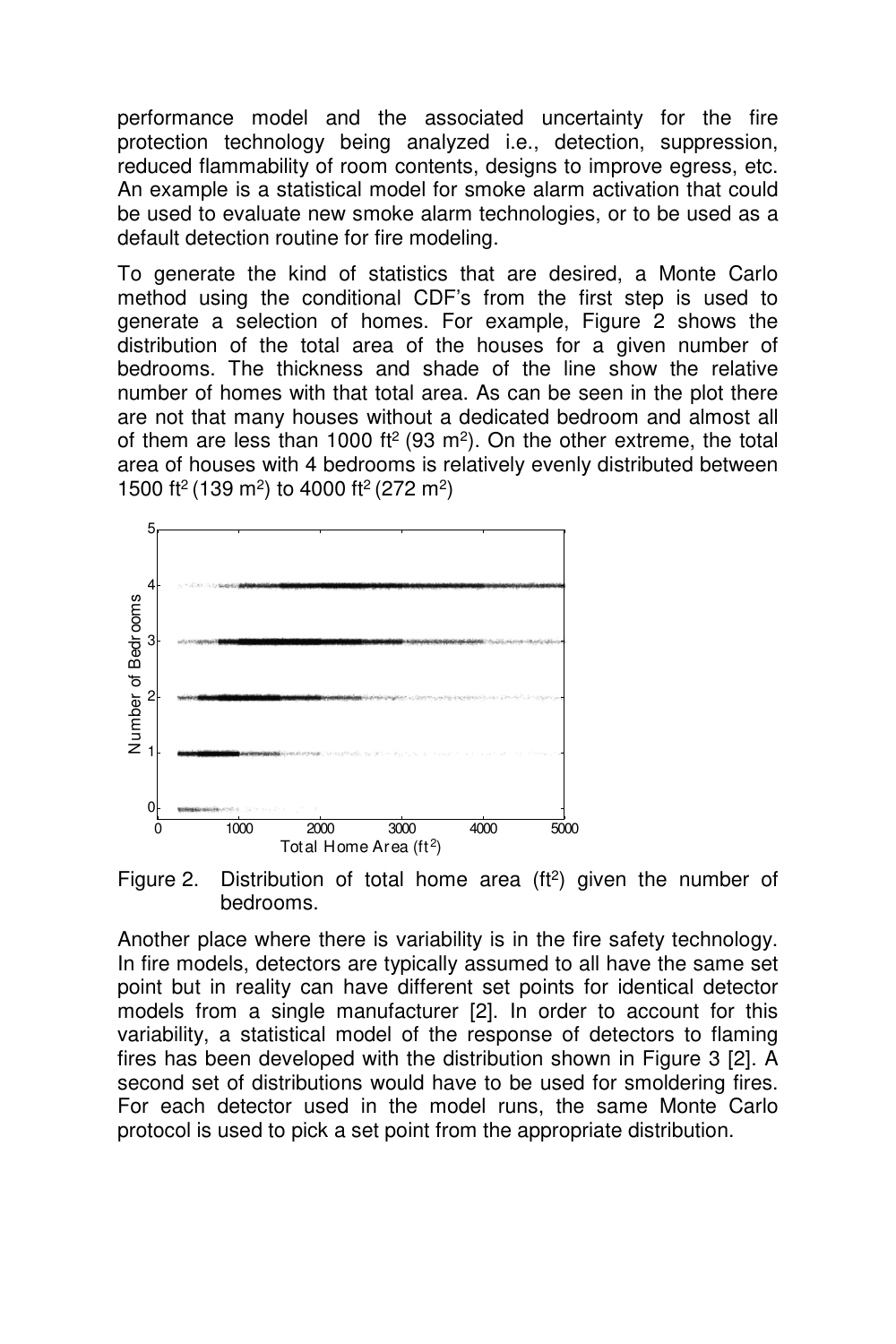

Figure 3. Model of ionization alarms and photoelectric alarms for flaming fires.

A significant issue is with egress. Residential egress is a statistical process. Occupants do not necessarily respond to the first indications of a fire, for example the smoke alarm going off, by evacuating. The difficulty is that in residential fires, the first action is often to investigate the alarm and even fight any fire that was discovered [3]. Another common action of parents is to find children and make sure they escape. Also in residential fires it is not uncommon for people to reenter the residence [3]. These activities can result in very large premovement time and must be accounted for in the analysis. Currently, there are no egress models that do the type of egress modeling needed for residential evacuations [4].

#### **Develop Performance Measures**

The last step is to develop performance measures that represent the results accurately, are easily interpreted, and allow the user to set performance standards. The importance of the performance measures being understandable cannot be over stressed. For this method to become a standard tool for addressing issues of performance and regulation, the authorities having jurisdiction must be able to understand the measure in order to have confidence in it and use it.

If there was an egress model that could accurately represent residential evacuation, the measurement to look at would be the probability of one or more people being killed in a fire scenario. This would have a Bernoulli distribution with an uncertainty for the probability that someone will die. It would be easy to compare probabilities and determine if the difference was statistically significant.

To find a measurement that is similar, we will look at the fractional effective dose (FED) level a fixed amount of time after the alarm sounds in each room other than the room of fire origin. This information can be used to answer the question "What is the probability that the FED in any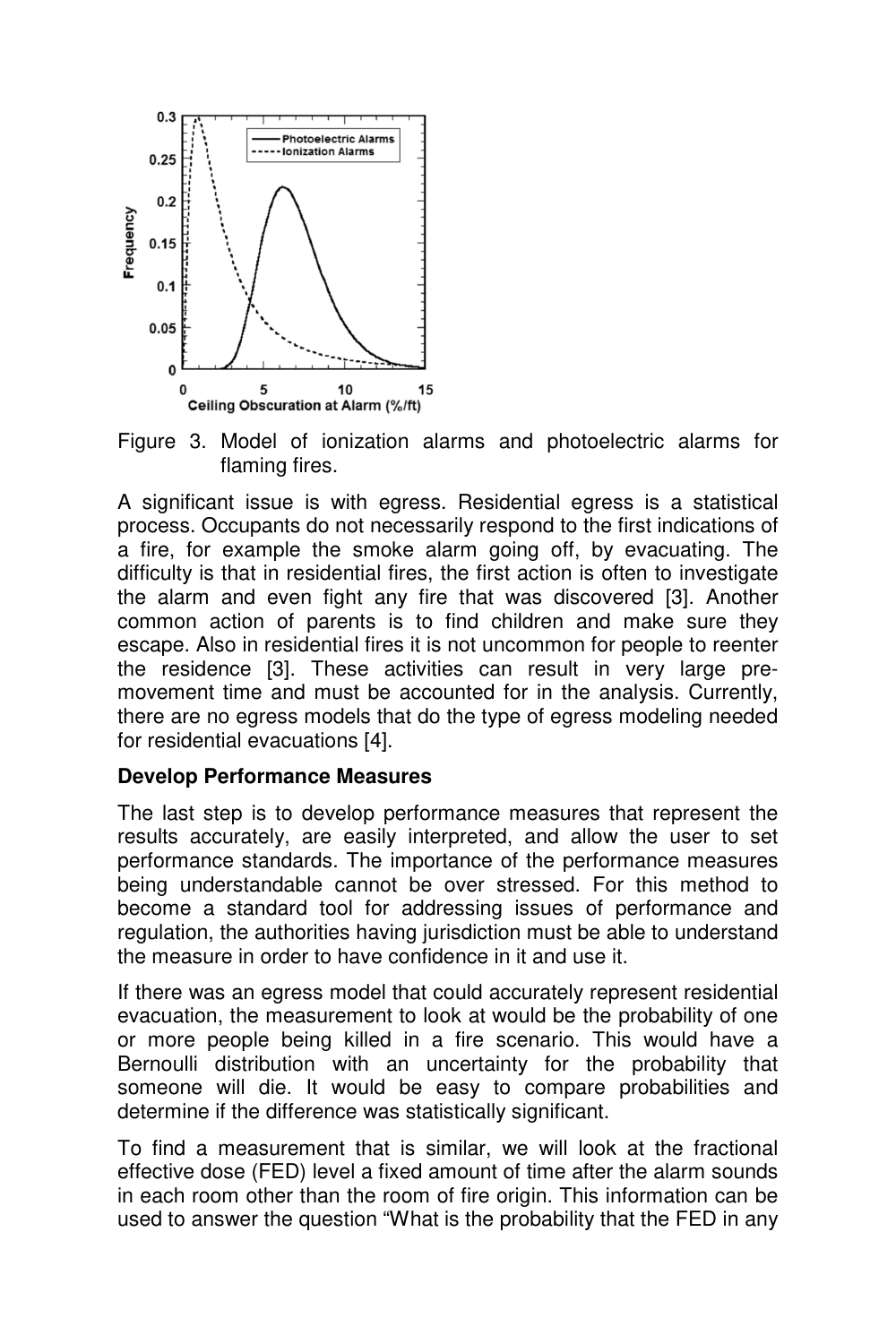room in the house will exceed the FED level being considered?", for example, an FED of 1 50 % incapacitation or 0.3 for more sensitive occupants such as the elderly [5] in 1 min after the alarm sounds. Analyzing the same set of scenarios one with the new technology and one with current technology, we can get the rate of FED exceeding a critical set point for both sets and treat these as Bernoulli distributed variables, say  $\hat{p}_0$  for the probability of a house exceeding the critical FED point without the new technology and  $\hat{p}_n$  for houses with the new

technology. Each estimate has an uncertainty,  $\sqrt{p(1-p)} /_{n}$  where  $n$  is the total number of scenarios run, which can be used to determine the number of runs needed to achieve a prescribed relative tolerance such as 5 %.

As an example of the system envisioned, a probabilistic methodology is presented for estimating building fire hazard applied to the specific case of evaluating residential upholstered furniture fires employing different barrier fabric technologies [6]. As a model of the fire scenario, a three room home section is modeled in the Consolidated Model of Fire and Smoke Transport (CFAST) [7]. A visualization of a typical scenario is provided in Figure 4. The furniture fire takes place in the living room and hot gases are transported to the adjoining bedroom either down a hallway or through a connecting open door.



Figure 4. Visualization of a typical CFAST simulation. The orange cone represents the plume of the furniture fire occurring in the living room.

Various parameters of this scenario (such as the ceiling height and floor area) are uncertain and are modeled probabilistically based on statistics from such sources as the U.S. Census Bureau's American Housing Survey and data from the National Association of Home Builders. Hazard is characterized in terms of the hot gas layer (HGL) temperature in the living room, which is a predictor of flashover, as well as the thermal fractional effective dose (FED) in the bedroom.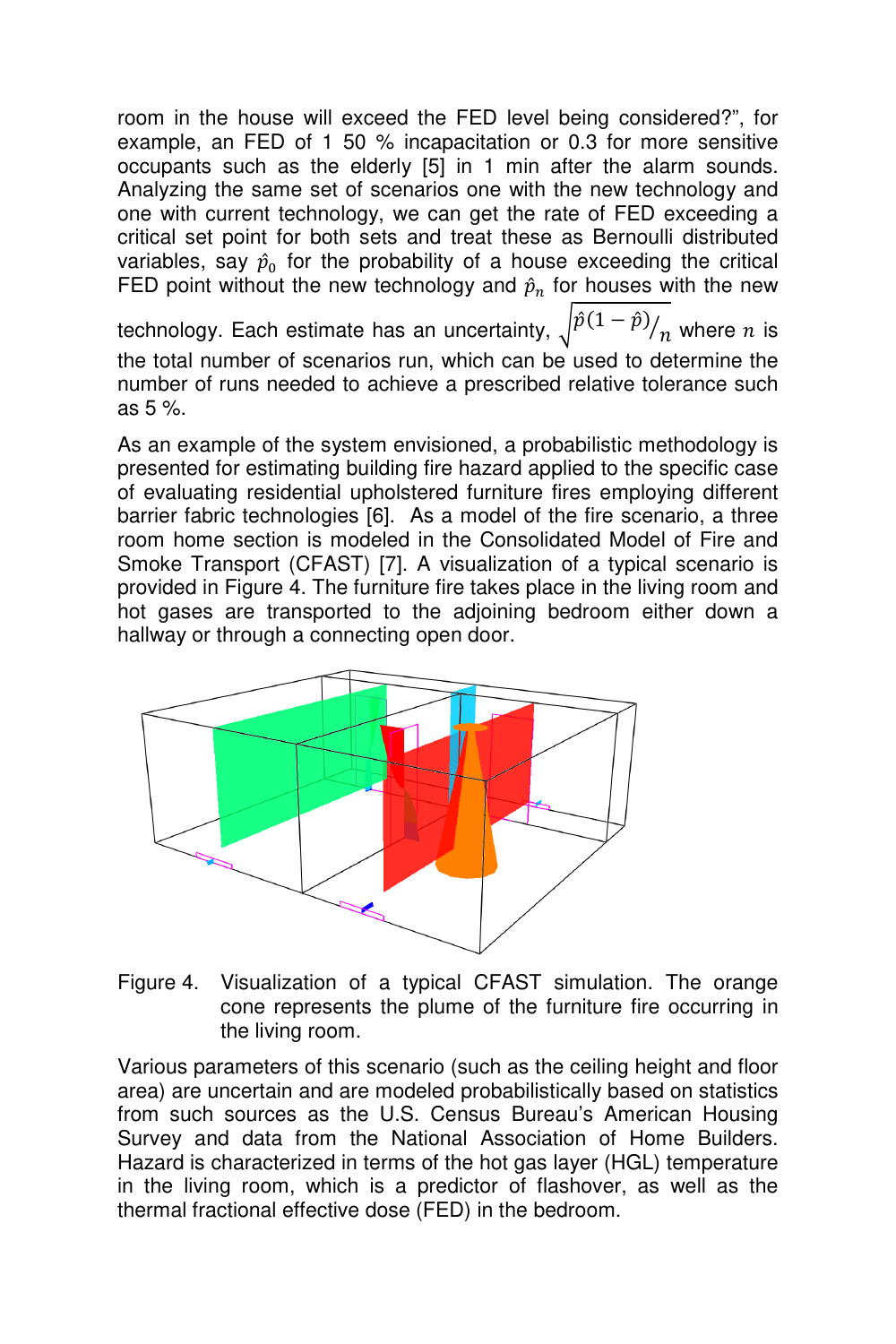Six different furniture fires, representing the fire performance of different barrier fabrics, were assumed as inputs to Monte Carlo simulations of 10 000 different building scenarios, and the hazard parameters are shown in the scatter plot of Figure 5. Such data allows for predictions of the probability of lethal conditions for each of the six fires, and thus a quantitative prediction of barrier fabric performance in residential settings. This probability is computed by dividing the number of cases in which the FED exceeds one by the total number of Monte Carlo simulations for a given barrier fabric. The barrier fabric that resulted in the highest risk of a bedroom fatality is BF 6 with a probability of FED exceeding one equal to 22 %  $\pm$  0.3 %. The least hazardous barrier fabric is BF 2 with a probability of FED exceeding one equal to 6 %  $\pm$  0.2 %. Similar calculations may be used to compare the effectiveness of smoke detectors in reducing fire hazard by considering the time at which the FED exceeds one for each of the cases and comparing it with the time of smoke detector activation.



Figure 5. Scatter plot of bedroom fraction effective dose versus living room hot gas layer temperature computed using CFAST with 10 000 samples for each barrier fabric.

#### **Summary**

A plan has been presented for developing a standardized framework for performing an analysis of the impact of different fire technologies on a community. An initial three steps were identified and discussed as well as how they were being addressed in an analysis of the impact of new fire alarm requirements. The biggest problem identified when discussing this analysis is the lack of an egress model for residential evacuations. The first response to an alarm by an occupant is often to investigate the reason for the alarm and even fight any fire that is discovered.